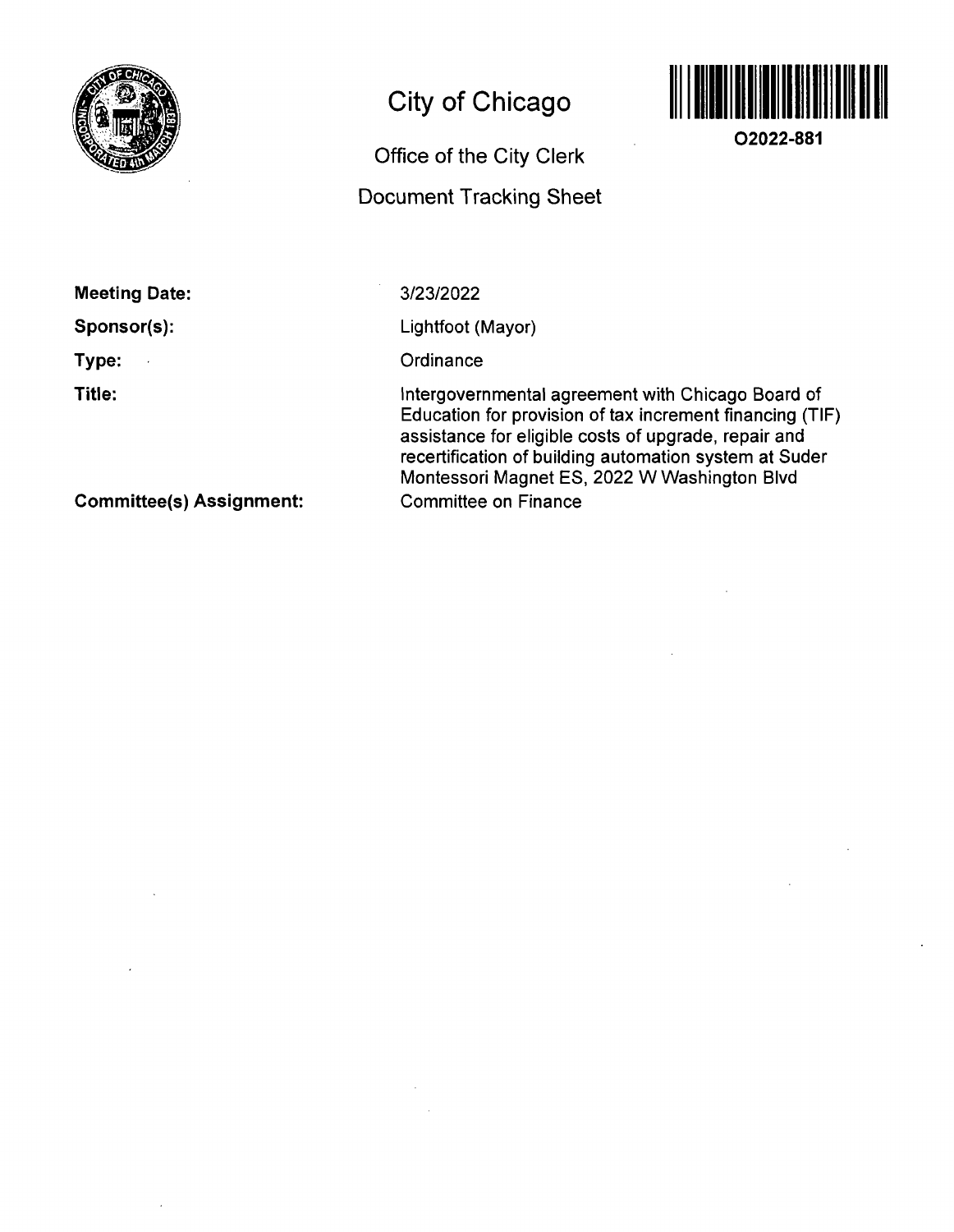

## OFFICE OF THE MAYOR

# CITY OF CHICAGO

LORI E. LIGHTFOOT MAYOR

March 23, 2022

# TO THE HONORABLE, THE CITY COUNCIL OF THE CITY OF CHICAGO

Ladies and Gentlemen:

At the request of the Commissioner of Planning and Development, I transmit herewith ordinances authorizing the execution of intergovernmental agreements with the Chicago Board of Education to provide TIF funding for improvements at various schools.

Your favorable consideration of these ordinances will be appreciated.

Very truly your Front E .<br>Mavor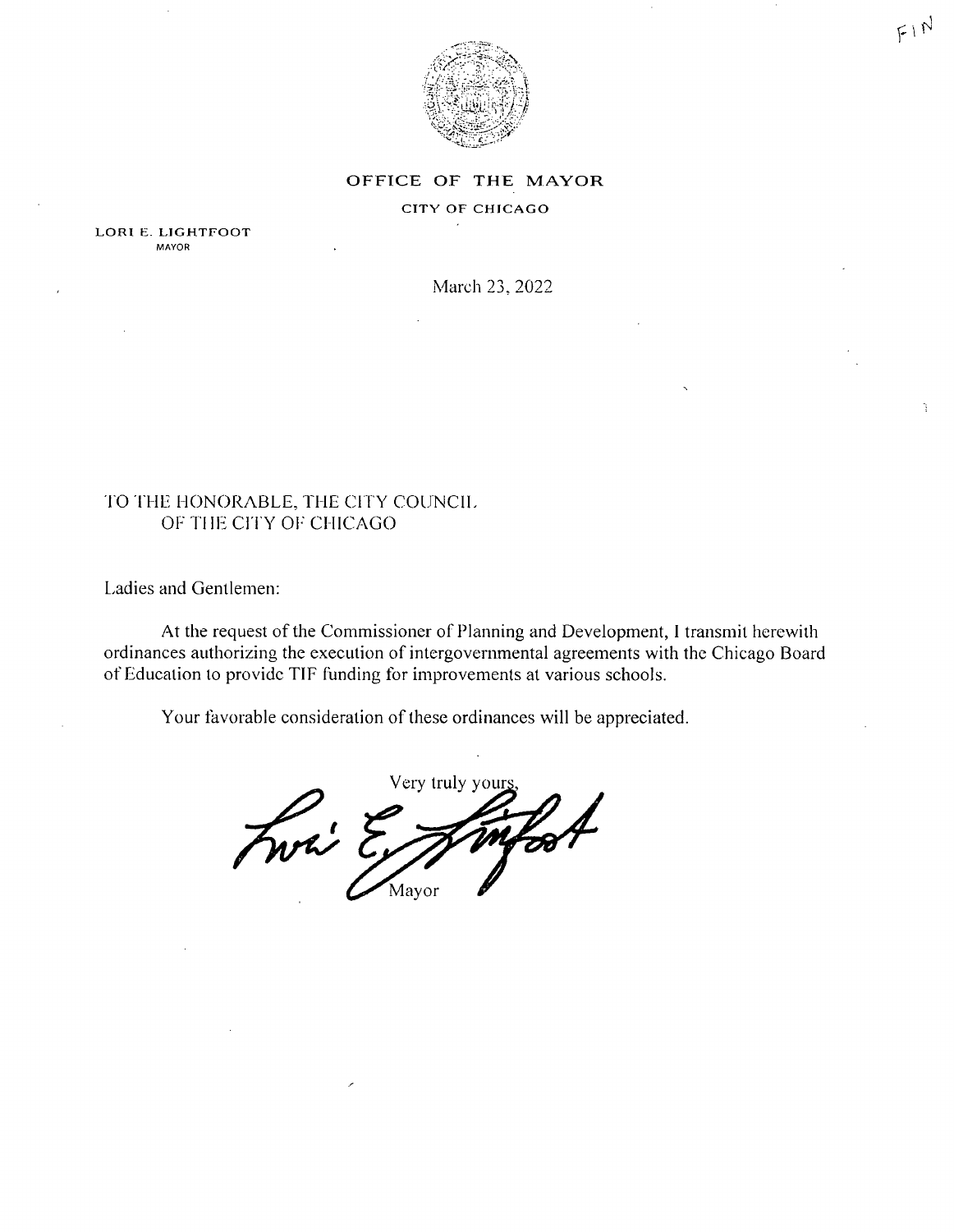## **ORDINANCE**

WHEREAS, the City of Chicago (the "City") is a municipal corporation and home rule unit of government under Article Vll, Section 6(a) of the 1970 Constitution of the State of Illinois, and as such, may exercise any power and perform any function pertaining to its government and affairs; and

WHEREAS, the Board of Education of the City of Chicago (the "Board") is a body politic and corporate, organized under and existing pursuant to Article 34 of the School Code of the State of Illinois, 105 ILCS 5/1-1 et seq.; and

WHEREAS, pursuant to the provisions of an act to authorize the creation of public building commissions and to define their rights, powers and duties under the Public Building Commission Act (50 ILCS 20/1 et seq.), the City Council of the City (the "City Council") created the Public Building Commission of Chicago to facilitate the acquisition and construction of public buildings and facilities; and

WHEREAS, the City is authorized under the provisions of the Tax Increment Allocation Redevelopment Act, 65 ILCS 5/11-74.4-1 et seq., as amended from time to time (the "Act"), to finance projects that eradicate blight conditions through the use of tax increment allocation financing for redevelopment projects; and

WHEREAS, under 65 ILCS 5/11-74.4-3(q)(7), such ad valorem taxes which pursuant to the Act have been collected and are allocated to pay redevelopment project costs and obligations incurred in the payment thereof ("Increment") may be used to pay all or a portion of a taxing district's capital costs resulting from a redevelopment project necessarily incurred or to be incurred in furtherance of the objectives of the redevelopment plan and project, to the extent the municipality by written agreement accepts and approves such costs; and

WHEREAS, the Board is a taxing district under the Act; and

WHEREAS, the Board operates a school identified in Exhibit A (the "School") located at the Property identified in Exhibit A (the "Property"); and

WHEREAS, the Board desires to undertake certain improvements at the School as described in Exhibit A (the "Project"); and

WHEREAS, in accordance with the provisions of the Act, the City Council: (i) approved and adopted a redevelopment plan and project (the "Plan") for a portion of the City identified on Exhibit A (the "Redevelopment Area"); (ii) designated the Redevelopment Area as a "redevelopment project area"; and (iii) adopted tax increment allocation financing for the Redevelopment Area, pursuant to ordinances (collectively, the "TIF Ordinances") adopted on the date (or dates, if subsequently amended) and published in the Journal for such date(s), identified on Exhibit A; and

WHEREAS, all of the Property lies wholly within the boundaries of the Redevelopment Area; and

WHEREAS, Increment collected from the Redevelopment Area shall be known as the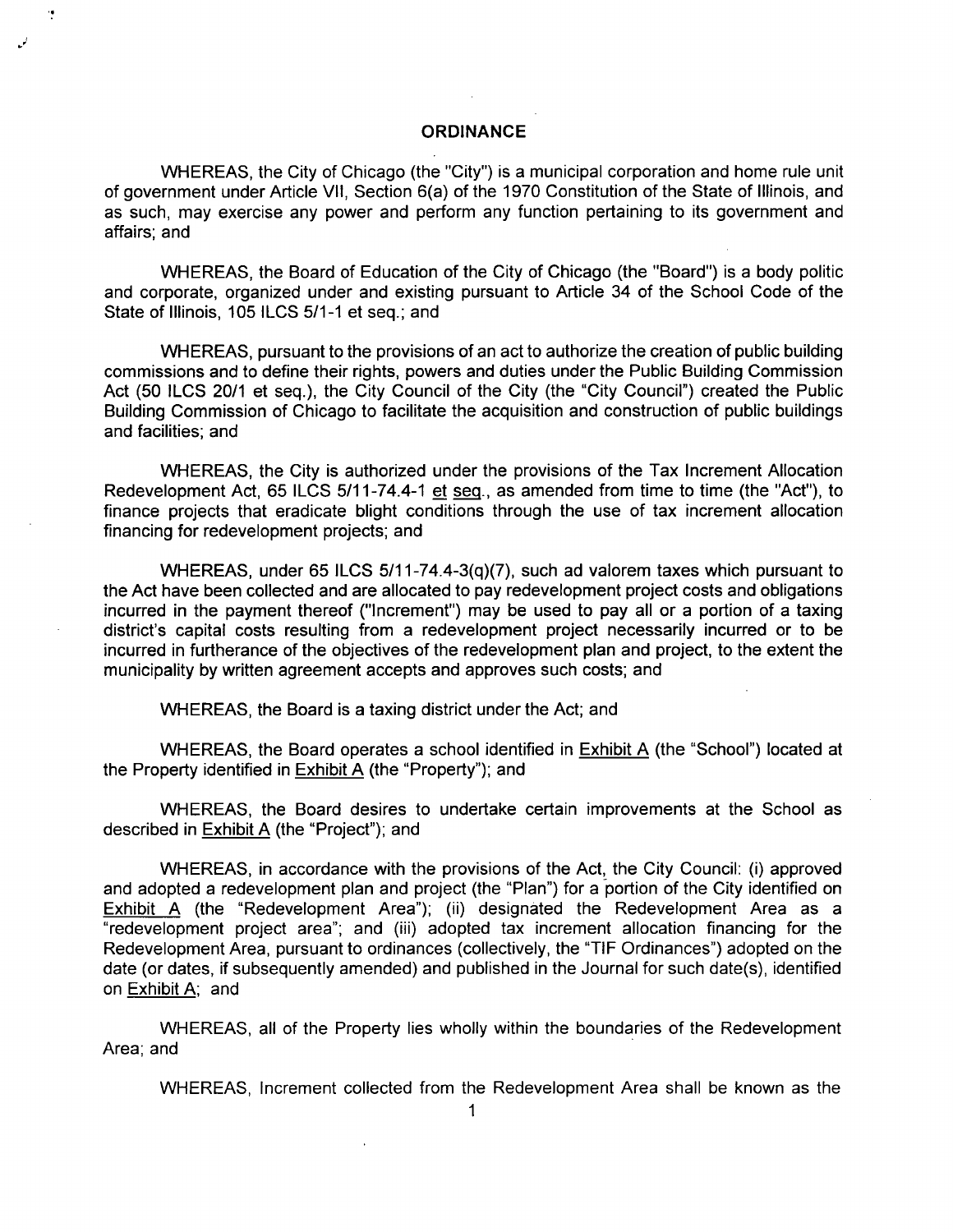#### "Redevelopment Area Increment"; and

 $\epsilon$ 

WHEREAS, the Department of Planning and Development of the City desires to use a portion of the Redevelopment Area Increment in an amount not to exceed the amount identified in Exhibit A for the purpose of wholly or partially funding certain costs of the Project (the "TIF-Funded Improvements") to the extent and in the manner provided in this ordinance and the Agreement (as hereinafter defined); and

WHEREAS, a detailed budget for the Project (the "Project Budget") and an itemized list of the TIF-Funded Improvements are each incorporated into Exhibit A; and

WHEREAS, the Plan contemplates that tax increment financing assistance would be provided for public improvements, such as the Project, within the boundaries of the Redevelopment Area; and

WHEREAS, in accordance with the Act, the TIF-Funded Improvements are and shall be such of the Board's capital costs necessarily incurred or to be incurred in furtherance of the objectives of the Plan, and the City hereby finds that the TIF-Funded Improvements consist of the cost of fhe Board's capital improvements for the Project that are necessary and directly result from the redevelopment project constituting the Project and, therefore, constitute "taxing districts' capital costs" as defined in Section 5/11-74.4-03(u) of the Act; and

WHEREAS, pursuant to an ordinance adopted by the City Council on April 21, 2021, and published in the Journal of Proceedings for the City Council for such date at pages 29530 through 29549, the City Council approved a form of an intergovernmental agreement attached thereto for a project at Jacob Beidler Elementary School (the "Form Agreement"); and

WHEREAS, the City and the Board wish to enter into an intergovernmental agreement in substantially similar form to the Form Agreement, substituting the Project-specific terms with the information contained in Exhibit A, whereby the City shall pay for or reimburse the Board for the TIF-Funded Improvements related to the Project (the "Agreement"); now, therefore,

BE IT ORDAINED BY THE CITY COUNCIL OF THE CITY OF CHICAGO:

SECTION 1. The above recitals, and the statements of fact and findings made therein, are incorporated herein and made a material part of this ordinance.

SECTION 2. The City hereby finds that the TIF-Funded Improvements, among other eligible redevelopment project costs under the Act approved by the City, consist of the cost of the Board's capital improvements for the Project that are necessary and directly result from the redevelopment project constituting the Project and, therefore, constitute "taxing districts' capital costs" as defined in Section  $5/11-74.4-03(u)$  of the Act.

SECTION 3. The Commissioner of Planning and Development and a designee are each hereby authorized, subject to approval by the City's Corporation Counsel, to negotiate, execute and deliver the Agreement and such other documents as may be necessary to carry out and comply with the provisions of the Agreement, with such changes, deletions and insertions as shall be approved by the persons executing the Agreement on behalf of the City.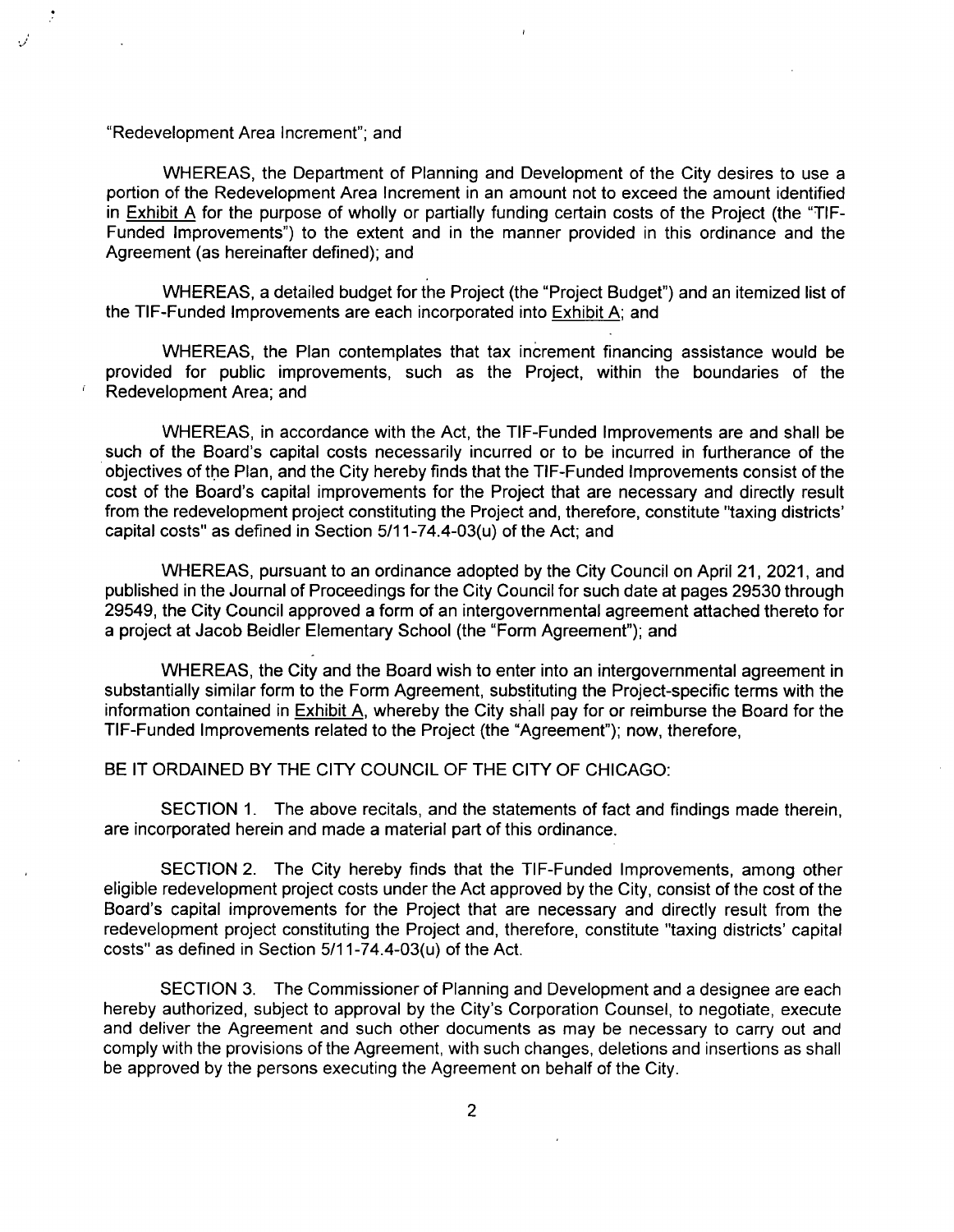SECTION 4. To the extent that any ordinance, resolution, rule, order or provision of the Municipal Code of Chicago, or part thereof, is in conflict with the provisions ofthis ordinance, the provisions of this ordinance shall control. If any section, paragraph, clause or provision of this ordinance shall be held invalid, the invalidity of such section, paragraph, clause or provision shall not affect any of the other provisions of this ordinance.

SECTION 5. This ordinance takes effect upon passage and approval.